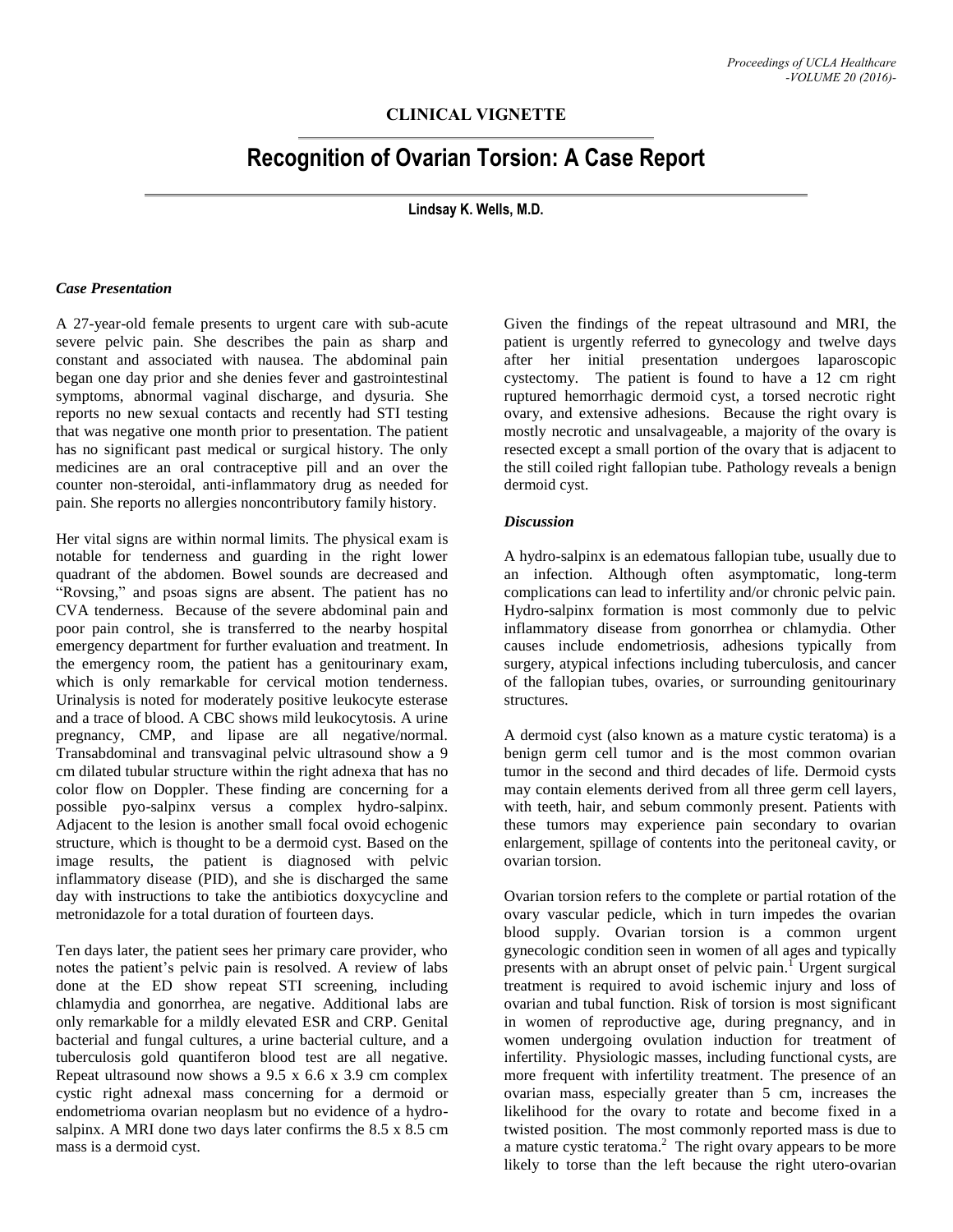ligament is longer than the left and is the most vulnerable to become twisted. Additionally, structural constraints from the sigmoid colon on the left side of the colon may help to prevent torsion of the left ovary.<sup>3,4</sup> Failure to correct the torsion and restore ovarian blood supply may result in ischemia and loss of ovarian function. Additional potential adverse effects are hemorrhage, abscess, or peritonitis.<sup>5-8</sup>

The typical presentation of ovarian torsion is acute onset of pelvic pain, often with nausea and vomiting, in a woman with an adnexal mass.<sup>5,9,10</sup> Of note, although the presence of an adnexal tumor is the most likely scenario, torsion can occur in the absence of an adnexal mass. A small percentage of patients may have fever or abnormal vaginal bleeding.<sup>11-14</sup> Unfortunately, the presentation can vary and many symptoms and signs that accompany torsion are also associated with other conditions including PID, tubal ovarian abscess, ovarian cyst rupture, appendicitis, and ectopic pregnancy. Thus, a high index of suspicion is required to make the torsion diagnosis. This is extremely important since torsion may result in the loss of ovarian use or other adverse sequelae if not promptly corrected.

Ultrasonography (US) is the main imaging tool for assessment of ovarian torsion. US features of ovarian torsion include a unilateral enlarged ovary, unvarying peripheral cystic structures, mass within the impacted ovary, free pelvic fluid, lack of blow flow, and a torsed vascular pedicle. The presence of flow with color Doppler imaging does not necessarily exclude torsion but does indicate that the ovary may be viable. Absence of flow in the twisted vascular pedicle likely indicates that the ovary is not viable. If ultrasound findings are uncertain or if the lesion is not clearly visualized, computerized tomography (CT) scan may be useful, though guidelines for use of CT in diagnosis of ovarian torsion are not well defined.<sup>2</sup>

As in the case of the patient described above, she likely had a previously un-identified ovarian dermoid cyst that caused her ovarian torsion. When the condition was not immediately reversed, the cyst ruptured next to the adjacent fallopian tube, and the ovary became ischemic. This caused formation of a complex hydro-salpinx or hemato-salpinx, which was identified on the patient's initial ultrasound in the emergency room. Over the course of the next 10 days, the ruptured ovarian dermoid cyst and ovary continued to necrose and formed surrounding adhesions in the affected fallopian tube. The damaged right ovary and fallopian tube may decrease the patient's ability to conceive in the future.

## *Conclusion*

Ovarian torsion refers to the rotation of the ovary on its ligamentous supports, often resulting in compromised blood flow. Ovarian torsion is one of the most common gynecologic emergencies but can be easily misdiagnosed. Early recognition is important to preserve ovarian/fallopian tube function and prevent future complications. Diagnosis of ovarian torsion is challenging due to vague and non-specific clinical presentation. It is important for the clinician to have a high index of suspicion when evaluating female patients with acute pelvic pain.

### **REFERENCES**

- 1. **McWilliams GD, Hill MJ, Dietrich CS 3rd**. Gynecologic emergencies. *Surg Clin North Am*. 2008 Apr;88(2):265-83, vi. doi: 10.1016/j.suc.2007.12.007. Review. PubMed PMID: 18381113.
- 2. **Chang HC, Bhatt S, Dogra VS**. Pearls and pitfalls in diagnosis of ovarian torsion. *Radiographics*. 2008 Sep-Oct;28(5):1355-68. doi: 10.1148/rg.285075130. PubMed PMID: 18794312.
- 3. **Beaunoyer M, Chapdelaine J, Bouchard S, Ouimet A**. Asynchronous bilateral ovarian torsion. *J Pediatr Surg*. 2004 May;39(5):746-9. PubMed PMID: 15137011.
- 4. **Huchon C, Fauconnier A**. Adnexal torsion: a literature review. Eur J Obstet Gynecol Reprod Biol. 2010 May;150(1):8-12. doi: 10.1016/j.ejogrb.2010.02.006. Epub 2010 Feb 26. Review. PubMed PMID: 20189289.
- 5. **Kokoska ER, Keller MS, Weber TR**. Acute ovarian torsion in children*. Am J Surg*. 2000 Dec;180(6):462-5. PubMed PMID: 11182398.
- 6. **Albayram F, Hamper UM**. Ovarian and adnexal torsion: spectrum of sonographic findings with pathologic correlation. *J Ultrasound Med*. 2001 Oct;20(10):1083-9. PubMed PMID: 11587015.
- 7. **Servaes S, Zurakowski D, Laufer MR, Feins N, Chow JS**. Sonographic findings of ovarian torsion in children. *Pediatr Radiol*. 2007 May;37(5):446-51. Epub 2007 Mar 15. PubMed PMID: 17357806.
- 8. **McGovern PG, Noah R, Koenigsberg R, Little AB**. Adnexal torsion and pulmonary embolism: case report and review of the literature. *Obstet Gynecol Surv*. 1999 Sep;54(9):601-8. Review. PubMed PMID: 10481857.
- 9. **Oltmann SC, Fischer A, Barber R, Huang R, Hicks B, Garcia N**. Cannot exclude torsion--a 15-year review. *J Pediatr Surg*. 2009 Jun;44(6):1212-6; discussion 1217. doi: 10.1016/j.jpedsurg.2009.02.028. PubMed PMID: 19524743.
- 10. **Rousseau V, Massicot R, Darwish AA, Sauvat F, Emond S, Thibaud E, Nihoul-Fékété C**. Emergency management and conservative surgery of ovarian torsion in children: a report of 40 cases. *J Pediatr Adolesc Gynecol*. 2008 Aug;21(4):201-6. doi: 10.1016/j.jpag.2007.11.003. PubMed PMID: 18656074.
- 11. **Houry D, Abbott JT**. Ovarian torsion: a fifteen-year review. *Ann Emerg Med*. 2001 Aug;38(2):156-9. PubMed PMID: 11468611.
- 12. **White M, Stella J**. Ovarian torsion: 10-year perspective. *Emerg Med Australas*. 2005 Jun;17(3):231-7. PubMed PMID: 15953224.
- 13. **Tsafrir Z, Hasson J, Levin I, Solomon E, Lessing JB, Azem F**. Adnexal torsion: cystectomy and ovarian fixation are equally important in preventing recurrence. *Eur J Obstet Gynecol Reprod Biol*. 2012 Jun;162(2):203- 5. doi:10.1016/j.ejogrb.2012.02.027. Epub 2012 Mar 28. PubMed PMID: 22459653.
- 14. **Huchon C, Panel P, Kayem G, Schmitz T, Nguyen T, Fauconnier A**. Does this woman have adnexal torsion?